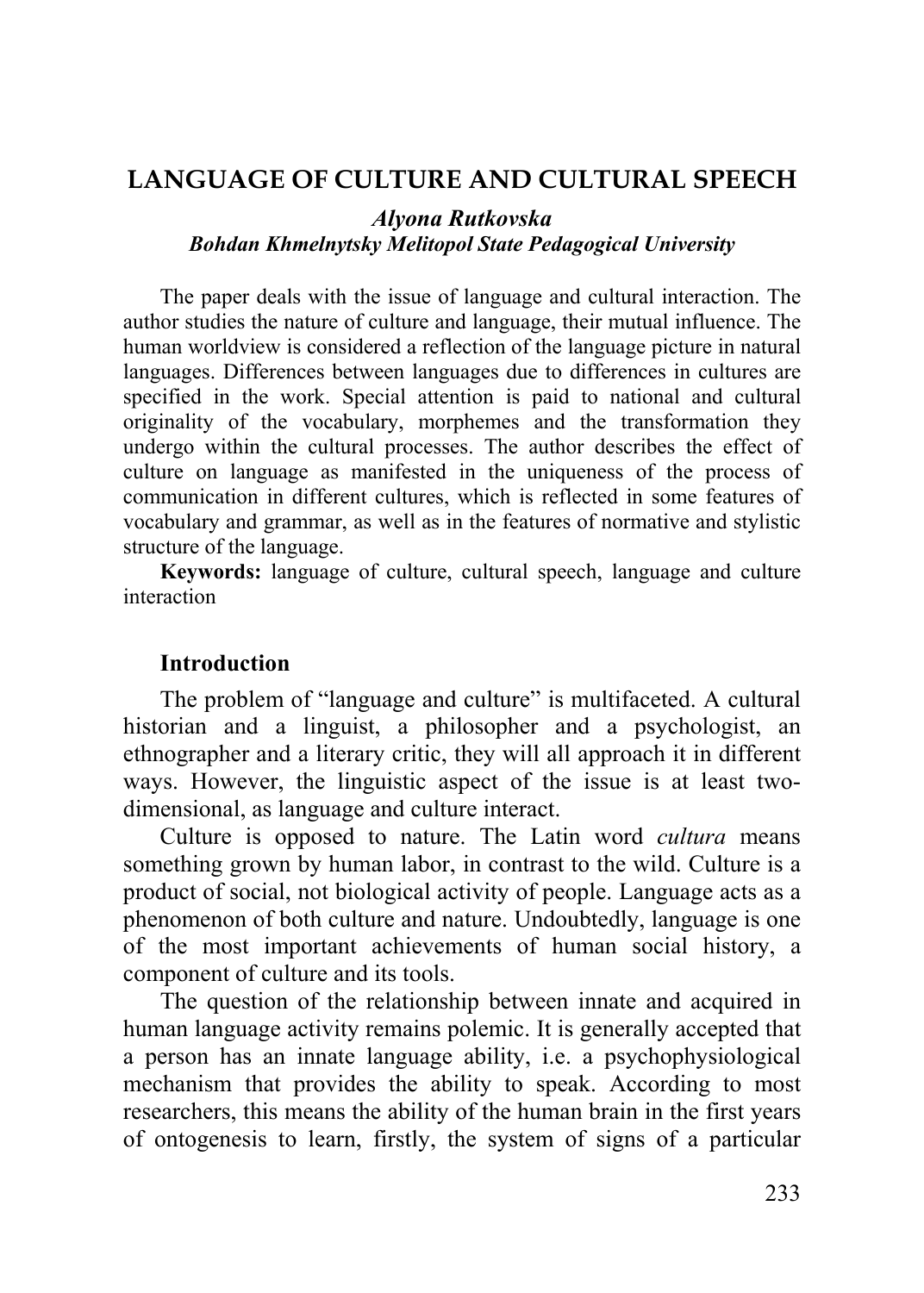language and, secondly, the rules that allow to build texts by selecting and combining the right signs. The realization of language ability occurs in the process of human communication with others – native speakers of a particular language (or languages). According to the radical concept of the famous American researcher Noam Chomsky, the innate component of the language ability is the most meaningful, so language acquisition in ontogenesis does not start "from scratch". Speech ability includes some innate and universal knowledge with which a person builds and understands sentences. Thus, according to Chomsky, as Budagov writes, the deepest features of language structure and semantics have a natural-genetic basis (Будагов/Budagov 1970: 66 – 68).

The commonality of human psychology is clearly reflected in the asymmetry of positive and negative evaluations. In different languages, words with the meaning of "good" are often used in the meaning of "normal" (– How do you sleep? – Good), and words that on the scale of "bad-good" occupy the middle place, i.e. seemingly neutral position, tend to move to the pole "bad" (average abilities, neither this nor that; neither fish nor meat). Words with the meaning of "big", "many" easily develop the evaluative meaning of "good", and with the meaning of "small" – "bad" (Красных/Krasnyh 2002:  $38 - 40$ ).

The intercultural commonality of the human worldview has led to the anthropomorphic universality of the naive picture of the world that is reflected in natural languages. In this world, the sun "rises" and "sets". Here the meanings of "hot", "cold", "warm", "cool" are formed by human perception of summer and winter, animate and inanimate. Unlike physics, which in meters will estimate both the mountain and the road, a person will say *a high mountain, but a long road*, but the colors can characterize the sounds, even not perceived by feelings of belonging (*light clothes, light sound, light romanticism*). In different cultures, people name the new things with the help of previously created names – metonymically, metaphorically, narrowing or expanding their semantics (Томашева/Tomasheva 1995: 115 – 117).

All these are innumerable manifestations of the intercultural commonality of the world's languages and the basis of mutual understanding between their speakers.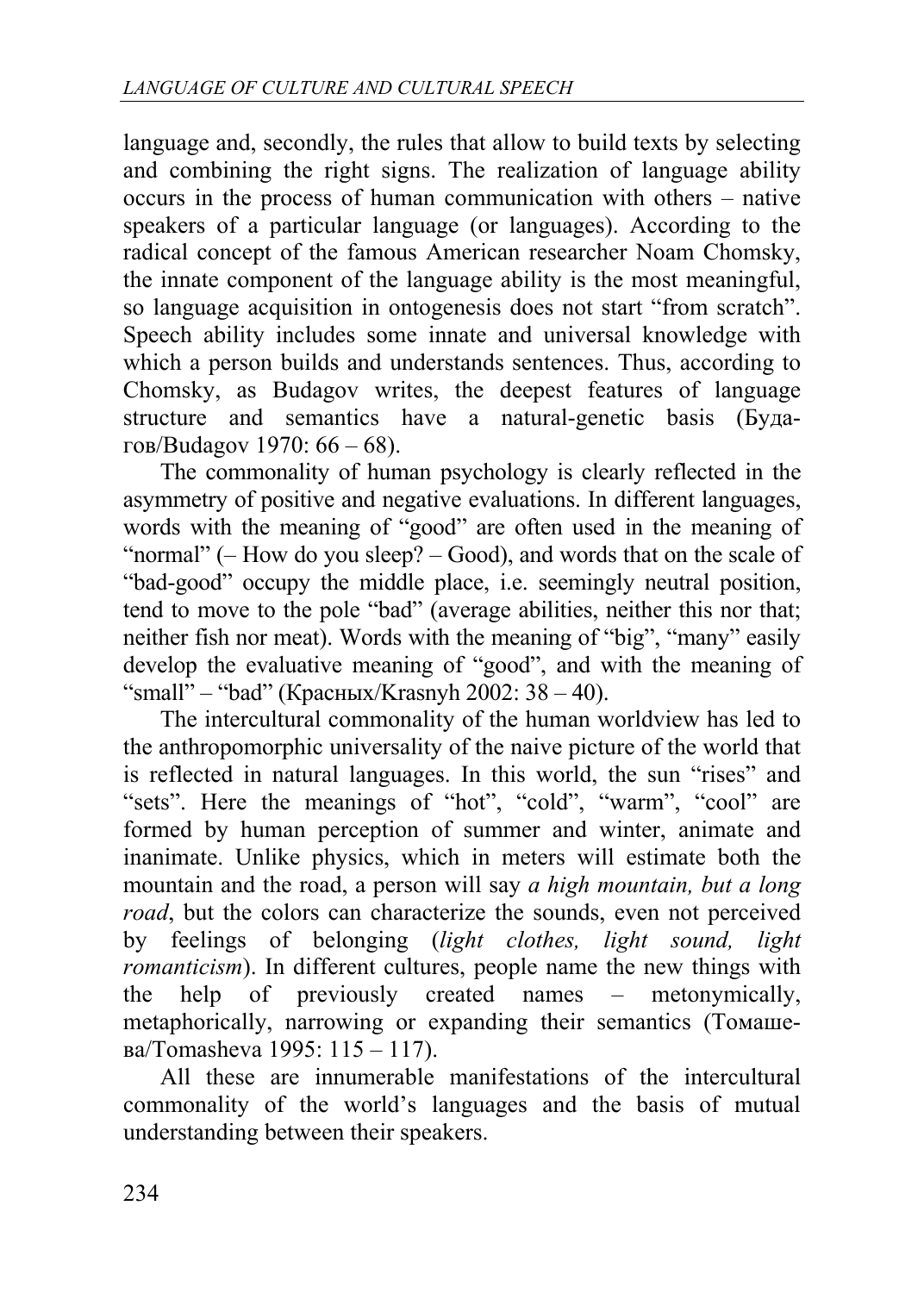### **Materials and methods**

I analyzed the differences in vocabulary and phraseology of several languages – English, Ukrainian, and Russian. Differences between languages due to differences in cultures are most noticeable in vocabulary and phraseology, as the nominative means of language are most closely related to extralingual reality. In any language and dialect, there are words that do not have a one-word translation in other languages. This is the so-called non-equivalent vocabulary, mainly – the designation of specific phenomena of local culture. In the case of borrowing into a foreign language, non-equivalent words are called exotic vocabulary (exoticisms). Exoticisms and ethnographisms do not so much reveal or interpret culture but symbolize it. The words *esquire, speaker, cricket, shilling* are strongly associated with England; *kishlak, arik, dehkanin* are signs of Central Asian culture; *sakura, geisha, ikebana, sake* – signs of traditional Japanese culture etc. (Жайворонок/Zhaivoronok 1996: 12 – 13).

Chronological exoticisms are historicisms. They are also untranslatable, and in the meantime, they are the keys to understanding the past of a culture. That is why lexicological research is becoming the main tool in the study of pre-written spiritual culture.

National and cultural originality of vocabulary can be manifested not only in the presence of a series of specific words, but also in the absence of words for meanings expressed in other languages. Such "white spots on the semantic map of language", are called gaps. Like non-equivalent words, gaps are visible only when comparing languages. The reasons for the gaps are different. In some cases, the gaps are due to differences in the respective cultures. For example, in English, the word *lawyer* has several meanings of legal profession: *attorney, barrister* – a lawyer who has the right to appear in higher courts, *solicitor* (advisers for clients, including organizations and firms, who prepare cases for the barrister; has the right to appear in lower courts), *counsel, counsellor, advocate* – a lawyer of the highest rank. In Russian and Ukrainian, this notation corresponds to one word – *адвокат*. In other cases, the gap is not due to the absence of a corresponding denotation in one of the languages, but to the fact that it is not important for the language to distinguish what the other language distinguishes.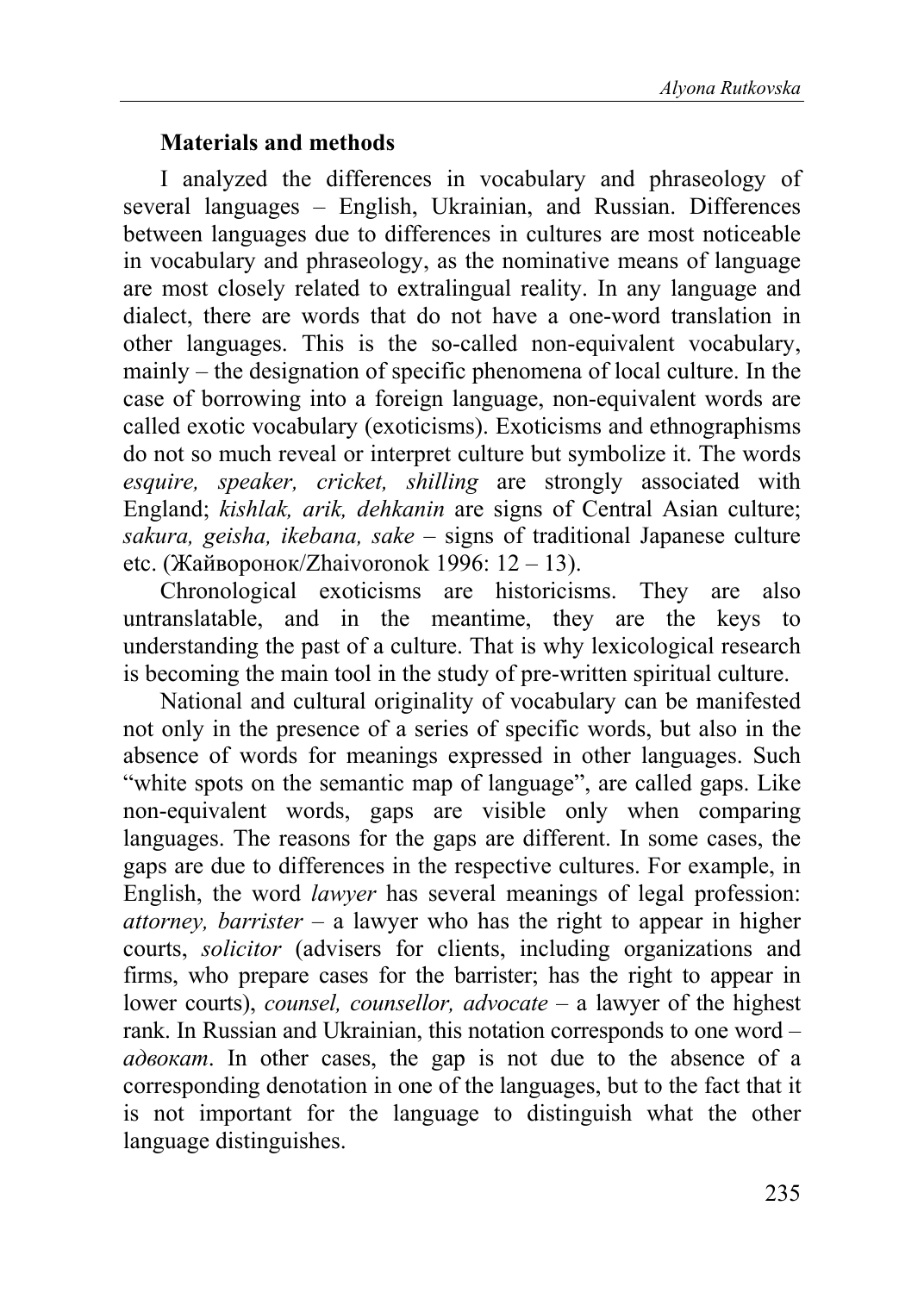There are different classifications of non-equivalent vocabulary (gaps) in the modern linguistic literature; these are primarily absolute and relative gaps. Absolute gaps are cases when there is no one-word equivalent in another language, relative gaps can be filled descriptively, for example, the Ukrainian words *chumak, galushki, bandura, borshch* etc.

Such vocabulary is in a way a part of national culture, it reflects its ethno-national elements, which have no equivalents in the languages of neighboring countries and therefore belong to non-equivalent vocabulary.

Differences in cultures may be reflected in the fact that in different languages words coinciding with denotations (with the same visual reference) may differ in connotative semantics (i.e., by their emotional and evaluative nuances).

The Hungarian linguist F. Papp wrote about the differences in associations connected with the image of *a swamp* in different languages. If in the Hungarian perception*, a swamp* evokes the idea of decay, etc., in the Finnish language *a swamp* is something quite good. A well-known Finnish scholar compared the Finnish language to *a swamp* in which tree branches fell, because the language has preserved ancient borrowings for centuries. Therefore, for him, *a swamp* is something quite beautiful, with which you can compare the native language, that is, *a swamp* is not so much a place of decay as a place of preservation. This phenomenon is discussed in the works of Gamkrelidze (Гамкрелидзе/Gamkrelidze 1977: 195 – 200).

In Ukrainian and Russian, a *swamp* depicts an image of routine, backwardness, and stagnation. In the Ukrainian language, *a swamp* is also a symbol of moral dirt, petty material interests as opposed to high impulses of spirituality (*He sits like a devil on money in the swamp*). I. Franko explains the proverb "Water does not laugh at the swamp, only the swamp laughs at the water" as follows: of course, it happens that all morally dirty people try to pull honest people into the swamp, and not vice versa, only fools laugh at the honest and smart people, calling them naive and idealistic.

Thus, the vocabulary is strongly connected with the culture of the people: 6 – 7% of words are inequivalent due to background differences; idiomatic (untranslatable) phraseology; the borrowed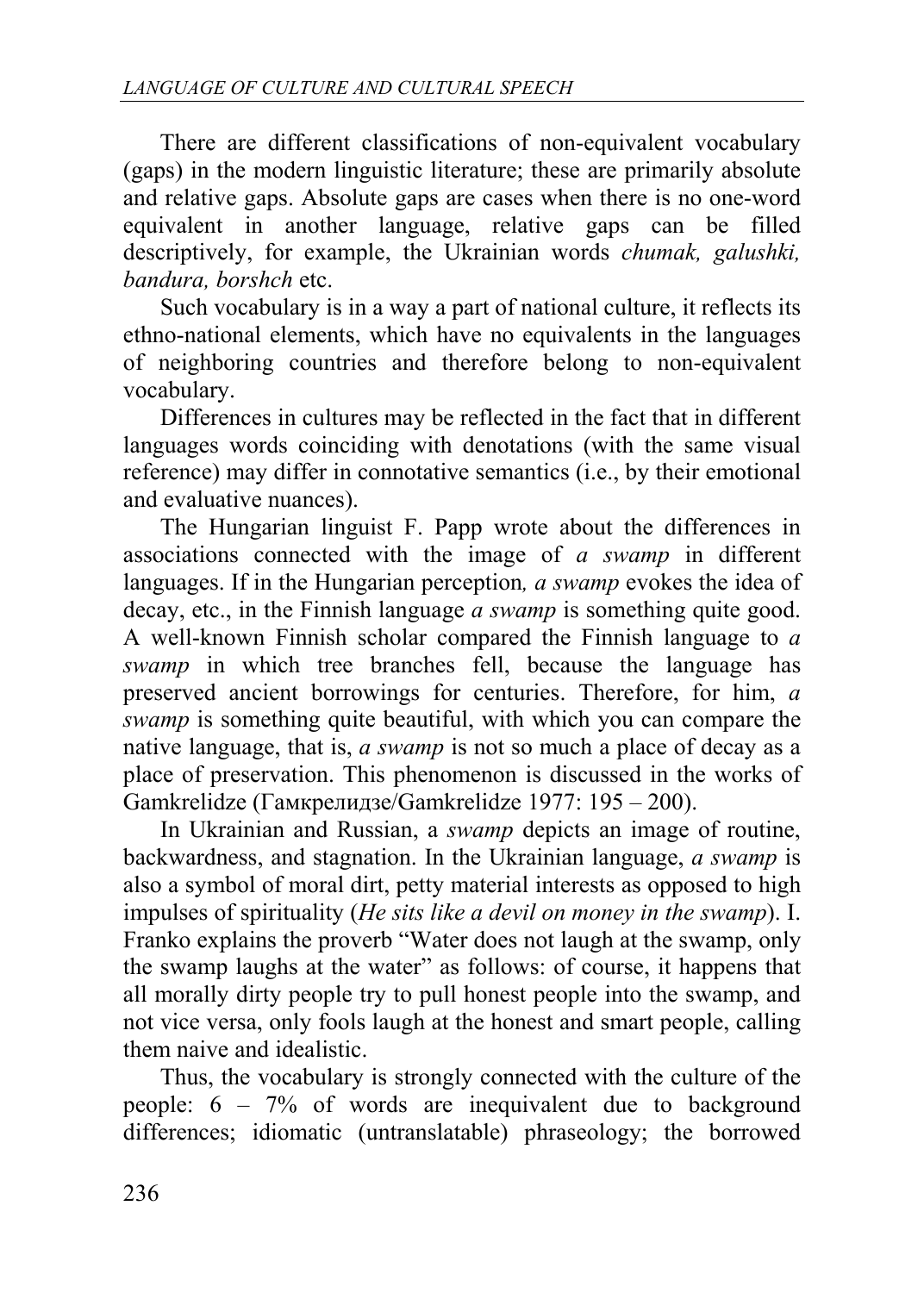word is also usually not completely equivalent in meaning to its prototype in the source language; common borrowings in different languages are always more or less "wrong" equivalents. In addition, the designations of natural phenomena (such as *the sun or a swamp*) can have different connotations. That is why complete mastery of the language is inconceivable without mastering the culture of the people.

The internal form of a word is the literal essence that consists of the meanings of the morphemes that make up a word (that is, of the meanings of its root, prefix, and suffix). For example, in the word *flyer* the internal form is as follows: he who flies, in the words *forgetme-not* – the one who does not forget; *yolk* – something yellow. The internal form makes the meaning of the word motivated, but this conditionality is incomplete, because the internal meaning is permissible. A. A. Potebnya called the internal form of the word its "closest etymological meaning". Thus, the internal form is a way of representing the meaning felt by the speakers in the word. In different languages, the same meaning is usually represented differently. For example, the Belarusian word *zapalka* (a match) is related to the verb *zapalyty* (to light); the Ukrainian word *sirnyk* (a match) is motivated by the name of the substance for ignition – *sirka* (sulfur); the Russian correspondence is motivated by the word *spitsa* "wooden or metal rod"; the English *match* is unmotivated, i.e. for modern linguistic consciousness this word is devoid of internal form (as well as any nonderivative word in any language; historically the English *match* goes back to Latin *myxus* "oppression") (Потебня/Potebnya 1999: 98).

According to Potebnya, the word is created by human creativity – in the same way as proverbs, sayings, songs. Therefore, he compared the internal form of the word with such phenomena as direct (literal) meaning in a metaphor, allegory or proverb, as a composition or plot in a work of art. Indeed, the internal form of the word for historians of the people's worldview is of exceptional interest. Due to etymology that reveals the primary motivation of words, linguistics is called the "shovel of history" (Потебня/Potebnya 1996: 223 – 227).

The effect of culture on language is clearly and holistically manifested in the forms of existence in which a language is represented. There are languages in which there are almost no dialects and, conversely, languages in which the differences between dialects are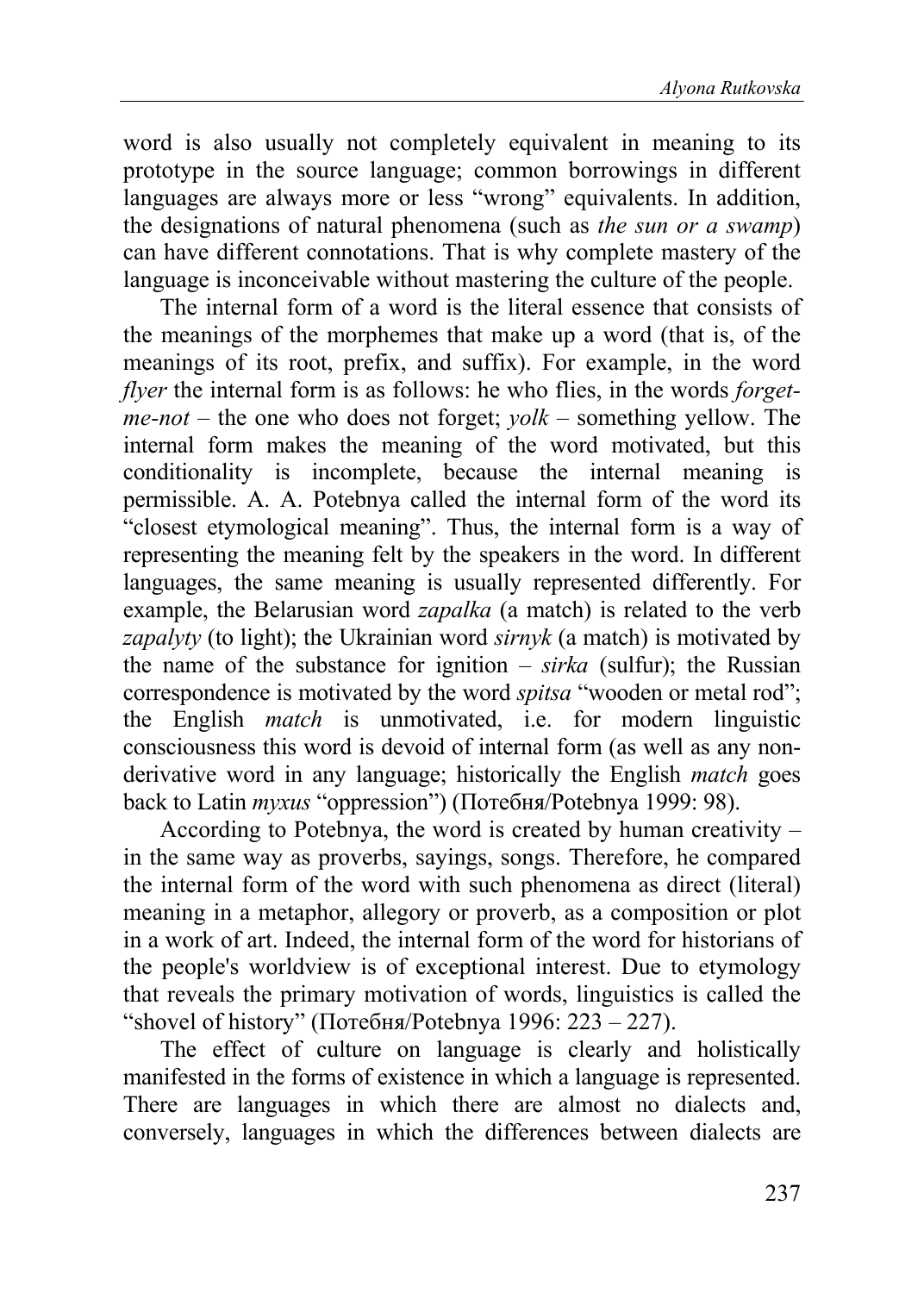very significant. There are languages that have not yet developed superdialectal forms of communication (literary language), and languages with a strong centuries-old literary tradition of superdialectal nature. In young literary languages, stylistic differentiation can only begin; in this case, for example, a great variety of stylistic devices can hardly be found.

The relationship between literary language and non-literary forms of language, the depth and nature of stylistic differentiation of language are determined by the entire cultural history of the society: the history of its state, worldview, its cultural and ideological sympathies and participation in interethnic contacts, history of writing, literature, and school.

## **Results**

The influence of the culture of the people on the nature of the normative and stylistic structure of the language is more indirect, but also deeper than the influence of culture on the lexicon. If the dictionary is a mirror of a culture, then the normative-stylistic system is its X-ray image. Vocabulary is denotative, behind it there is the world of things and ideas, this comparison is an external, superficial reflection of the cultural mosaic of the society. Stylistics is relative, it regulates the functional distribution of language in texts in accordance with the hierarchy of types of communication that has developed in a culture; it is a linguistic reflection of the structural features of the culture.

The effect of culture on language is manifested in the uniqueness of the process of communication in different cultures, which is reflected in some features of vocabulary and grammar, as well as in the features of normative and stylistic structure of the language. In every culture, people's behavior is governed by prevailing ideas about what a person should do in typical situations: how a pedestrian, passenger, doctor, patient, guest, host, salesman, buyer, waiter, customer, and so on behave. In social psychology, such models, or patterns, of behavior are called social roles of the person. Naturally, social roles are standard to varying degrees: situational roles have a high standard (pedestrian, moviegoer, hairdresser's client, etc.); less standard permanent roles are related to gender, age, and profession.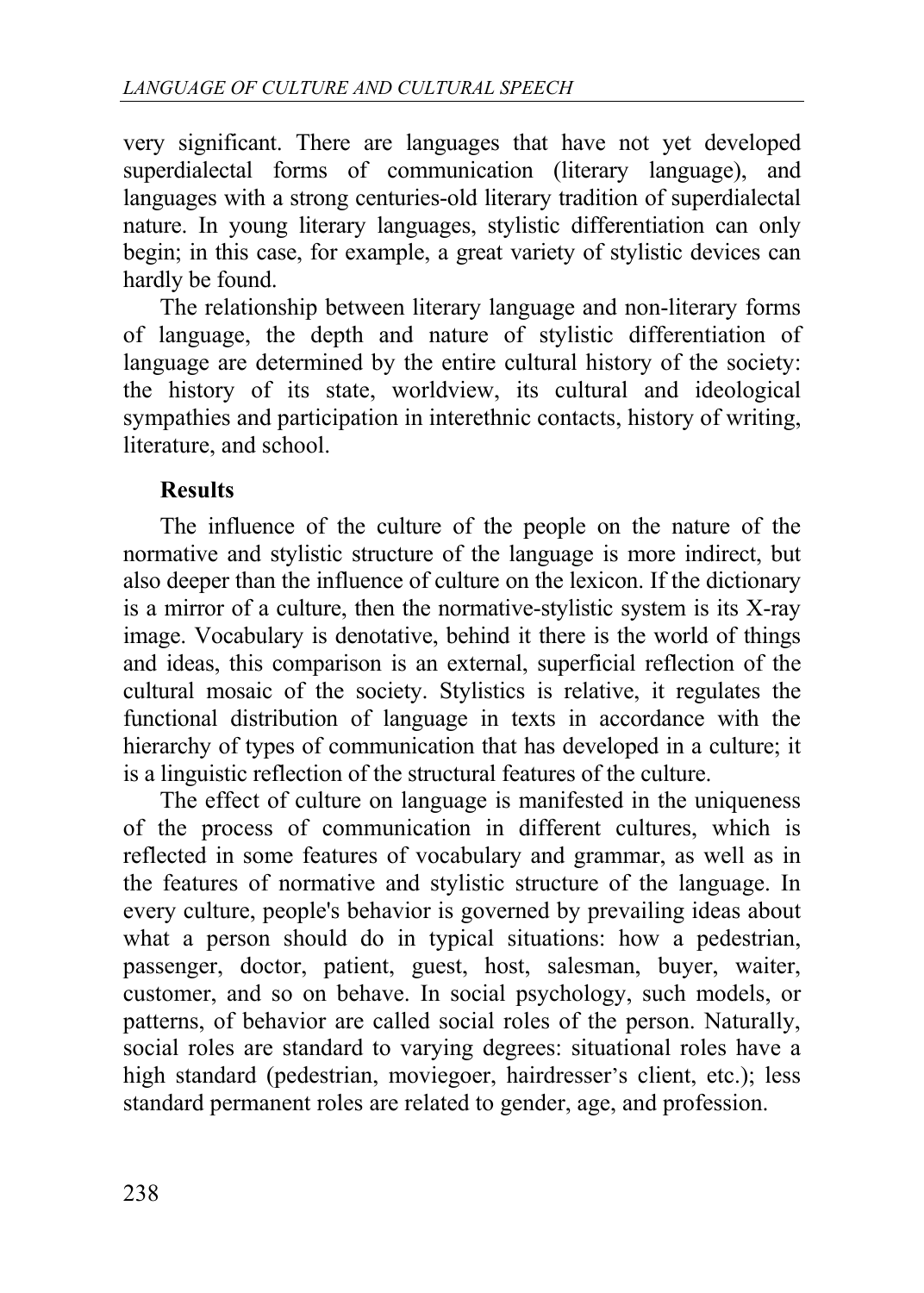An essential component of role behavior is language. Each social role corresponds to a certain type of language behavior, its own set of language tools. Human language behavior in one role or another is determined by the cultural traditions of society. In different nations, communication in monotonous situations (for example, a conversation between a husband and a wife, a father and a son, a teacher and a student, a host and a guest, a boss and a subordinate, etc.) takes place in different stylistic tones. In some cultures, the conversation of children and parents is characterized by a strong stylistic contrast (special forms of respect, indicators of obedience, and appeal to any of both parents with plural form of a personal or a possessive pronoun); in other nations, such communication is "more on an equal footing". In traditional Eastern cultures, the wife's address to her husband is the address of the younger, subordinate, dependent to the older, to the master (Томахин/Tomahin 1997: 26 – 28).

Thus, the national-cultural specificity of language behavior is reflected in the fact that stylistic means that have the "same name" of stylistic marking in different cultures may be associated with different communicative situations, with different stereotypes of behavior.

The national originality of language behavior can affect not only stylistics, but also some deeper areas of language – its grammar and high-frequency vocabulary. For example, in the Korean language, the category of politeness has seven degrees: 1) respectful, 2) kind, 3) a form of politeness characteristic of the female language, 4) polite, 5) intimate, 6) familiar, 7) protective. Each form of politeness is characterized by its own set of grammatical, word-formation, lexical indicators. There are also grammatical and lexical synonyms, the main difference between which is that they signal varying degrees of politeness. Synonymy of this kind is observed in the circle of pronouns, some case endings, verb suffixes, as well as in the expression of several everyday concepts as "mother", "father", "wife", "family", "children", "house", "life", "come", "look", "give", "care", "be", "tell", "love", "paper" and the like (Жайворонок/Zhayvoronok  $1996: 12 - 13$ .

If the effect of culture on language is quite obvious and diverse, then the question of the opposite effect – language on culture – remains open.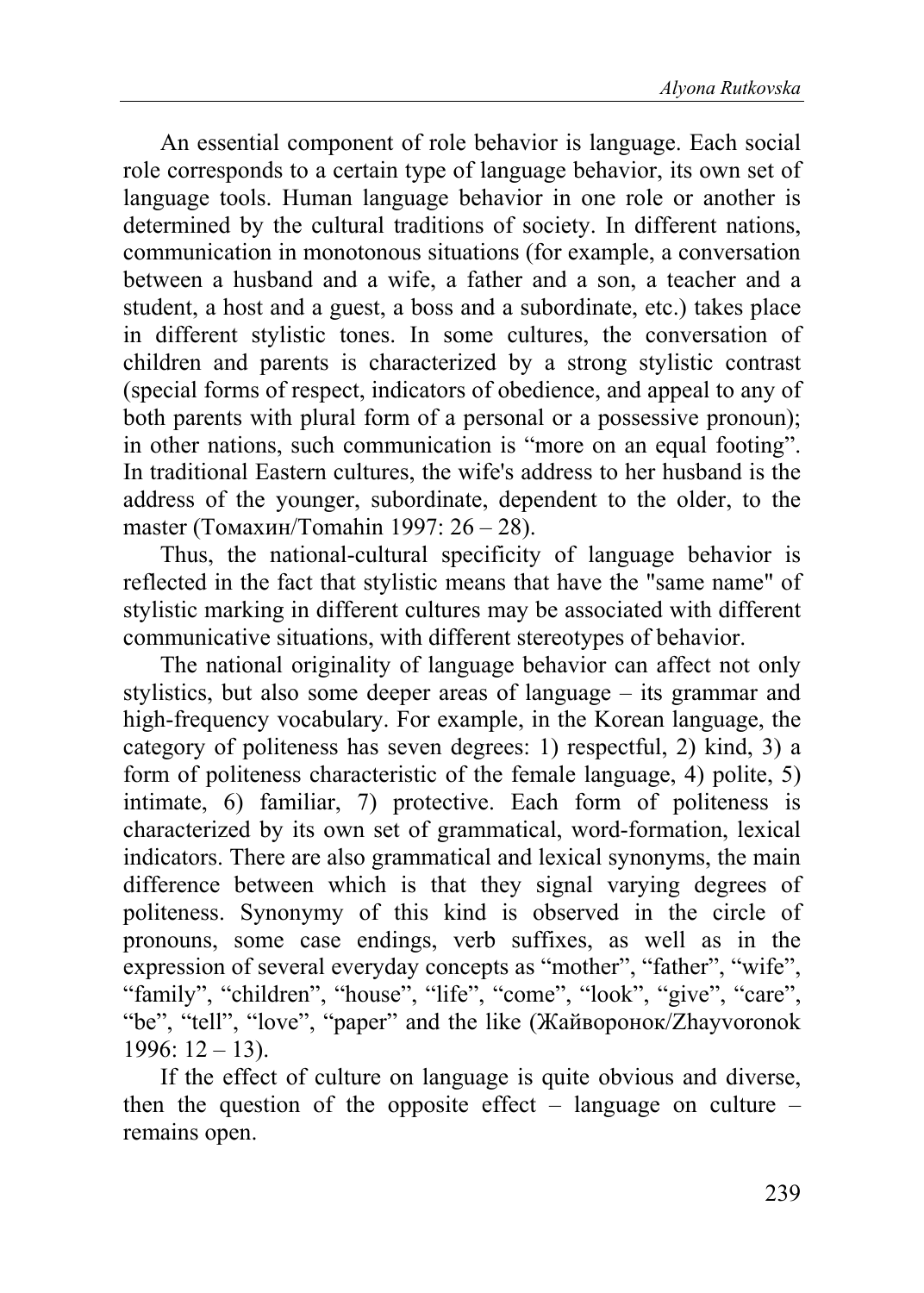The best minds of the XIX century understood language as a spiritual force that shapes the culture of the people. In the human sciences, there are no approaches that would open the deepest internal origins of human culture. For example, we are not fully aware of the extent to which the cultural world that man has created around him is determined by his physical and mental capabilities, such as human (anthropomorphic) ideas about what is *big, small, appropriate, symmetrical, and beautiful*. Apparently, the anthropocentrism of human culture is quite understandable only in the face of civilizations created on a different bodily and psychophysiological substrate. In many ways language plays a similar role in culture. The view of the world reflected in language unfolds in the culture of the people like a grain in an ear. However, compared to folklore, language is more ancient, deeper and more organic for the ethnos. That is why it is so difficult to determine the role of language in the history of culture.

### **Discussion and conclusions**

Belief in the defining influence of language on the spiritual development of the people was the basis of the philosophy of language of Wilhelm von Humboldt. An outstanding representative of German classical humanism, von Humboldt was a man of universal knowledge and diverse state activity: a classic philologist, founder of general linguistics, anthropologist, lawyer, philosopher and diplomat, minister in the Prussian government, academician of the Berlin Academy, founder of the University of Berlin. The deepest theoretical thinker, Humboldt was at the same time an outstanding polyglot: he knew Sanskrit, Ancient Greek, Latin, Lithuanian, French, English, Italian, Spanish, Basque, Hungarian, Czech, Ancient Egyptian and Late Egyptian and Chinese.

Humboldt was one of the first researchers of the indigenous languages of South and North America, the languages of Indonesia and Polynesia. Studying the language of the Spanish Basques, sharply different from the languages of the Indo-European family, Humboldt concluded that different languages are not just different shells of universal consciousness, but different visions of the world; language is one of the main forces that build world history. Humboldt's latest work, a three-volume study of the language of *kavi* on the island of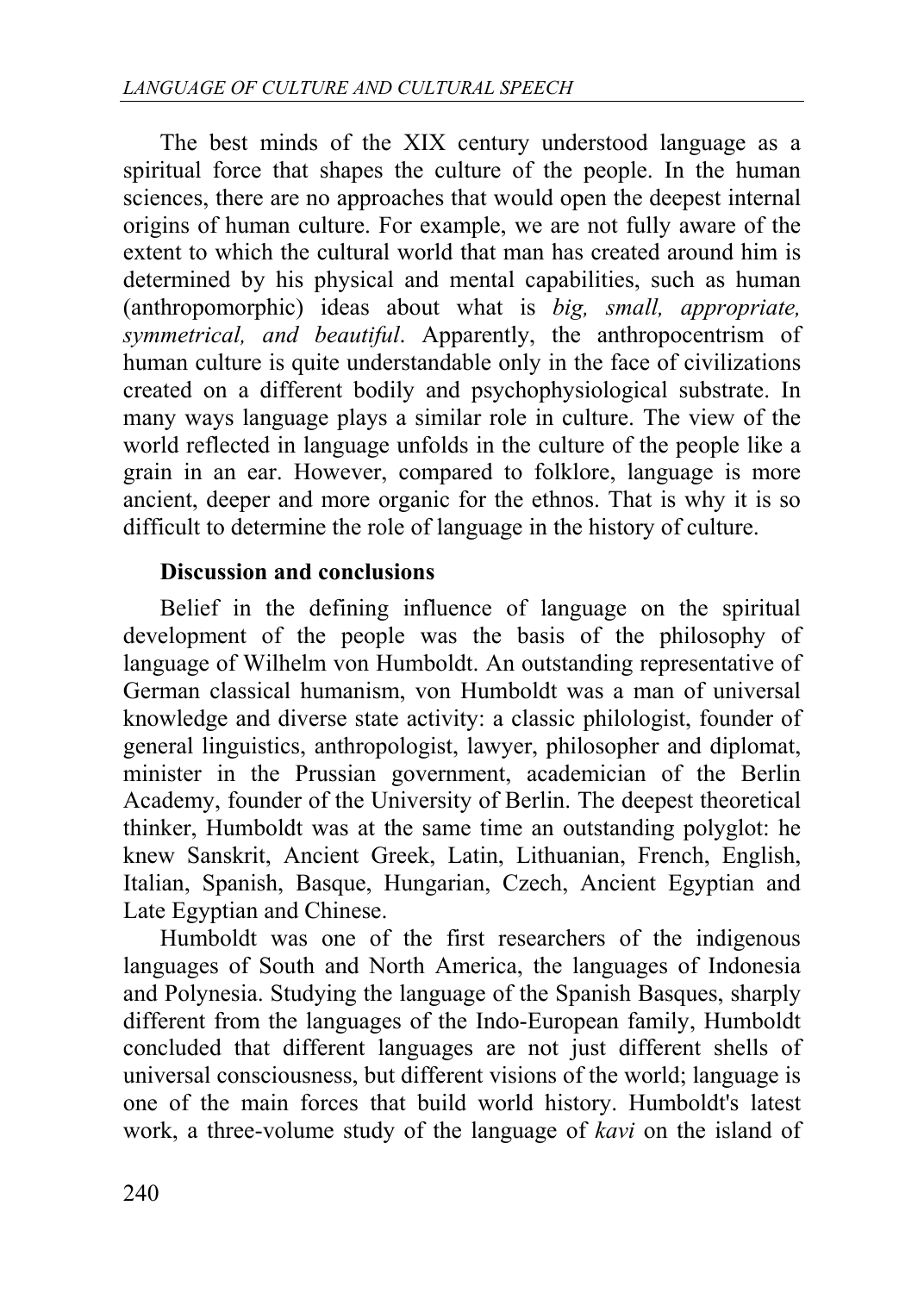*Java*, was published posthumously. In the theoretical introduction to this work, entitled "On the Difference in the Structure of Human Languages and Its Influence on the Spiritual Development of Mankind", Humboldt wrote: "In every language there is an original worldview. As a separate sound rises between an object and a person, so the whole language acts between a person and nature, which affects it inside and out. And each language describes the people to whom it belongs" (Гумбольдт/Humboldt 1985: 378).

The life of Kharkiv professor Potebnya was spent working with the belief in the need for educational work for the people. In line with the European philosophy of language, based on the ideas of Humboldt, Potebnya developed concepts of psychological direction in linguistics. The largest in the XIX century domestic philologistthinker, Potebnya was the most influential figure in pre-revolutionary literary criticism in Russia. His name is associated with the beginning of "linguistic poetics", which allows us to see it as a harbinger of structuralism in literary criticism.

In addition, Potebnya wrote the most significant pages about the fate of dialects and tribes, languages and peoples. He spoke about the tragedy of denationalization as follows: "In general, denationalization leads to poor upbringing, to an ethical illness, to incomplete use of the available means of perception, assimilation, action, to the weakening of the energy of thought; to the weakening of the connection of the younger generations with adults, replaced only by a weak connection with others; to the disorganization of society, immorality, oppression" (Потебня/Potebnya 1999: 98).

Potebnya found the organic participation of the national (ethnic) language not only in the formation of the people's worldview, but also in the very development of thought. This effort can be compared to what a switchman does – transfering the train to other rails.

The belief that people see the world differently – through the prism of their native language, is the basis of the theory of "linguistic relativity" by Edward Sapir and Benjamin Wharf. They sought to prove that the differences between "Central European" (Western) culture and other cultural worlds (particularly the culture of the North American Indians) were due to differences in language.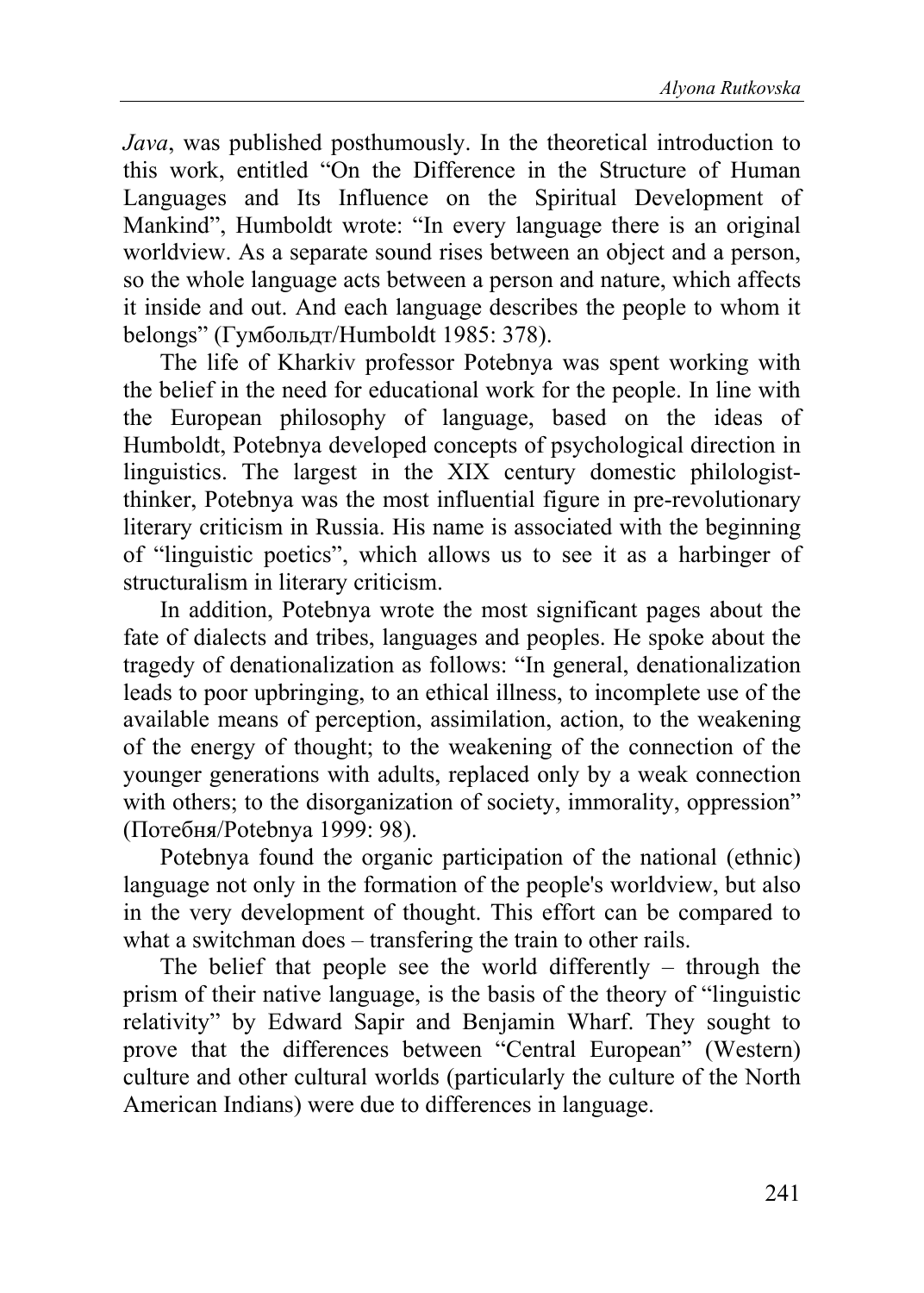For example, in European languages a certain amount of substance cannot be called in one word – a two-membered construction is required, where one word indicates the quantity (form, container) and the other – the substance itself (content): *a glass of water, a puddle of water*. Wharf believes that in this case, language itself forces those who speak to distinguish between form and meaning, thus imposing on them a special worldview. According to Wharf, this led to such a characteristic category of Western culture as the comparison of form and content. In contrast to the "Central European standard", in the language of the Hopi Indians the names of substances are at the same time the names of vessels, containers of various forms in which these substances are; thus, the two-membered construction of European languages here corresponds to a one-word notation. This is due to the irrelevance of the form / content comparison in Hopi culture. Wharf found a connection between how objective time is reflected in systems of verb tenses in European languages, and such features of European culture as dating, calendars, chronicles, diaries, clocks, as well as payroll for time spent, physical representations of time. Wharf explained the obviousness of Newtonian notions of space, time, and matter by the fact that they are given by "Central European" culture and language.

In the Navajo language (North America), verbs that denote different types of manipulation (take, hold in one's hands, transmit, move with one's hands, etc.) differ depending on the shape of the object of action. Suppose the speaker asks to be given an object. If it is a flexible and long object, such as a piece of rope, then the verb should be in the form A; if the object is long and solid, such as a stick, the verb is placed in the form B; and if the object is flat and flexible, like fabric or paper, then a C form is required. This intriguing grammatical difference has led researchers to suggest that children must learn to distinguish the "shape" of an object earlier than Englishspeaking children do.

Modern linguistics, addressing the issue of "language and culture", seeks to avoid identifying the primacy of language or culture. The determinism of language and culture is most likely mutual. Perhaps it is safer to look for certain correlations (correspondences)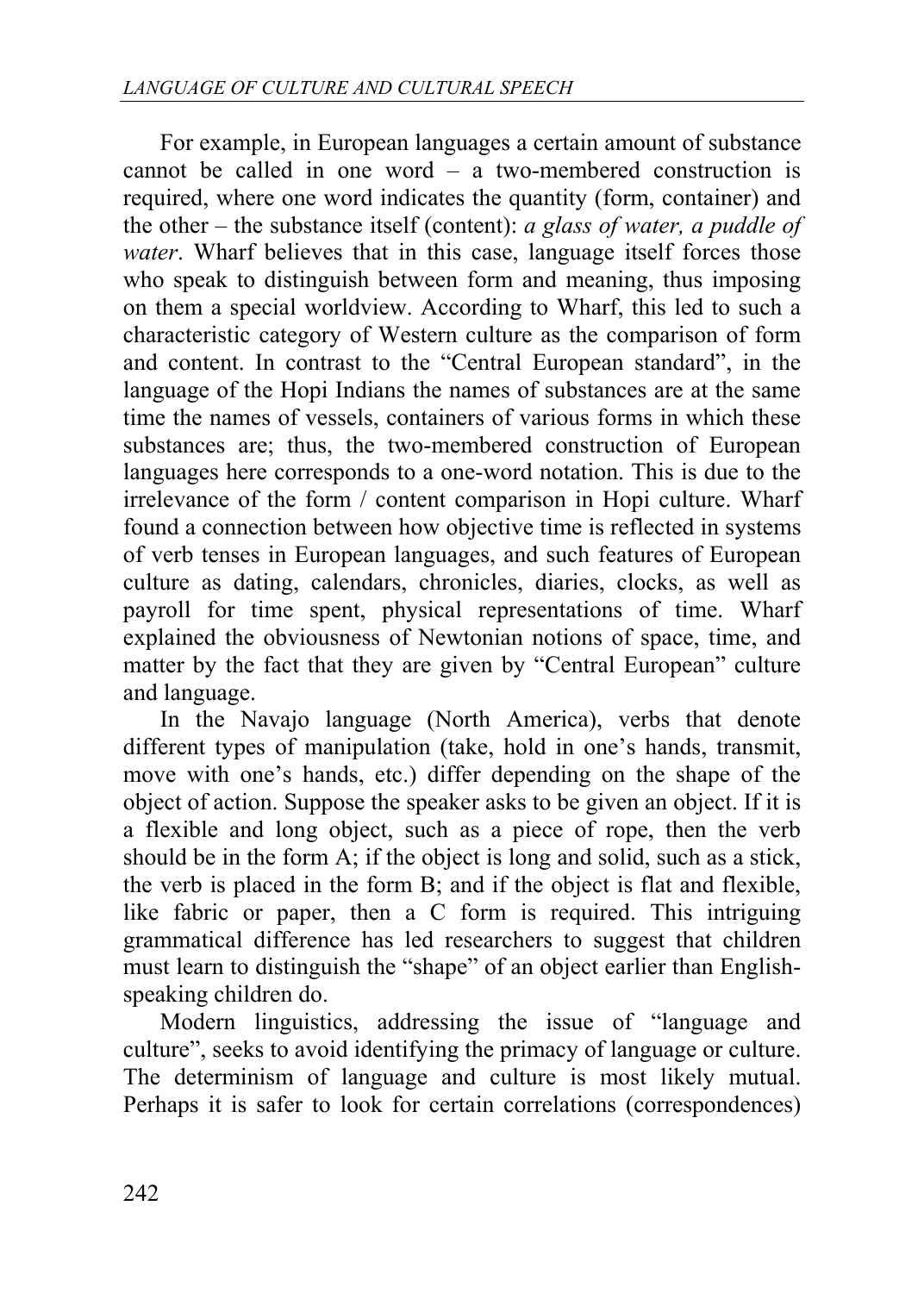between the structures of language and culture, and in a wide geographical and historical space.

In line with such researches, Sapir proposed the concept of "linguistic and cultural type", which can be found at the intersection of the facts of social structure, everyday behavior, art and features of language. There are two types: Western European Standard (WES) and Eastern European Standard (EES). WES languages are defined by Gasparov as relational; they are characterized by a clear boundary between grammar and vocabulary and more abstract provision of information in expression. EES languages (including Ukrainian) are descriptive languages; here grammar is closer to vocabulary; a large number of intermediate lexical and grammatical categories contribute to a more specific transfer of information. According to Gasparov, the features of the EES are consistent with its middle position between the eastern (Asian) and western linguistic and cultural types. Western-type cultures are characterized by ease of mastering writing, accessibility of perception of any texts and creation of new texts. This is because the system of Western languages is well adapted to the abstract type of message transmission, for which the contact of the addresser with the addressee is not significant (Сeпир/Sapir 1993: 243).

The grammar here seems to simulate the situation of writing a text. Language is built so that it can be understood without relying on a specific, directly perceived communication situation; it is not focused on a specific recipient. The abstract nature of the message is expressed in the fact that in such languages the grammatical categories of social orientation (for example, the category of politeness), the categories of verb form and mode of action are weakened. However, grammatically developed categories indicate the external (temporal, spatial) coordinates of the reported event (categories of time, person). East Asian ("traditional") type of culture, which is characterized by limited distribution of writing, corresponds to the language in which each sentence contains a grammatical description of the situation of oral communication, where all components of the communicative act are important: the nature of contact, their social status and relationships, specific details of the course of action, the modal plan and the actual dismemberment of the sentence.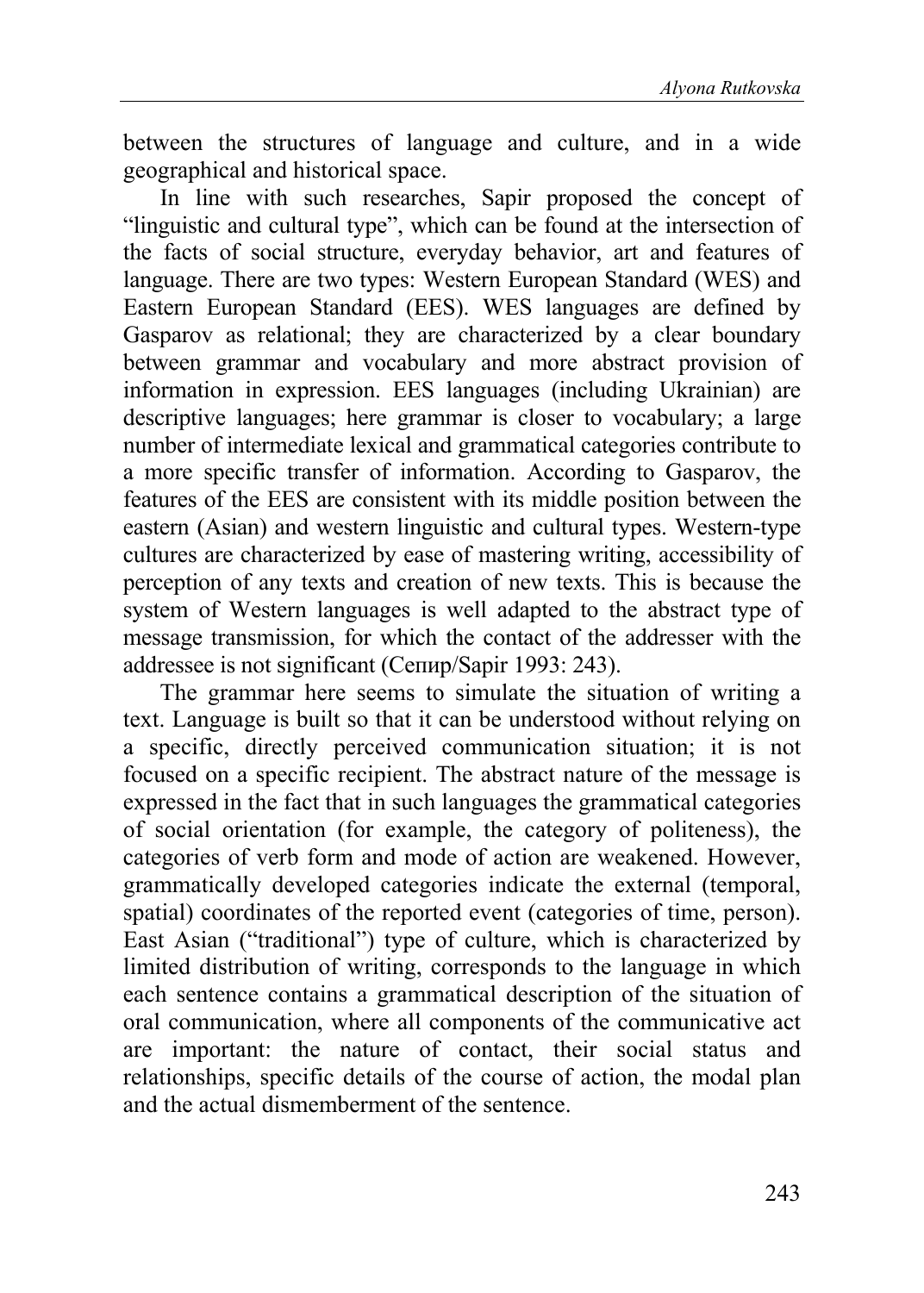Stepanov sees the relationship between certain features of language structure and the nature of written culture as follows: a large number of sound alternations in morphemes (such as *long* – *length*) facilitates the isolation of phonemes, and this contributes to the early creation of letter writing, which due to its simplicity (compared to hieroglyphic writing) leads to the wide spread of written culture (Creпанов/Stepanov 1995: 56 – 57).

Hypotheses about the influence of language on culture and thinking have not yet grown into evidence-based theories. The phenomenon of culture is complex. Its structure, significance of separate levels and subsystems have not been clearly described and grounded. The typology of cultures is not created, the laws of their development are not clear. For example, we do not know how many different components led to the emergence of writing in a particular culture. How to compare the strength of different factors that have formed a certain appearance of a particular written culture? What was more important: the predominant types of syntactic structures, or the nature of the sound organization of the language, or the cult of writing in a neighboring state? Everything is significant, but to what extent and how?

The question of the influence of language on culture is open. However, we have no other way to find an answer than to build hypotheses and test them with the facts of the cultural and linguistic history of nations.

# **BIBLIOGRAPHY**

- **Будагов/Budagov 1970:** Будагов, Р. А. *Человек и его язык*. Москва: Издво МГУ, 1970. [Budagov, R. A. *Chelovek i ego yazyk*. Moskva: Izd-vo MGU, 1970.]
- **Гамкрелидзе/Gamkrelidze 1977:** Гамкрелидзе, Т. В. Лингвистическая типология и индоeвропейская реконструкция. *// Известия АН СССР. Сер. лит. и язык*. № 3, Т. 36. Москва, 1977, 195 – 200. [Gamkrelidze, T. V. Lingvisticheskaya tipologiya i indoevropeyskaya rekonstruktsiya. // *Izvestiya AN SSSR. Ser. lit. I yazyk*. № 3. V. 36. Moskva, 1977, 195 – 200.]
- **Гумбольдт/Humboldt 1985:** Гумбольд фон В. *Язык и философия культуры.* Москва: Прогресс, 1985. [Humboldt von W. *Yazyk i filosofia kul'tury.* Moskva: Progress, 1985.]